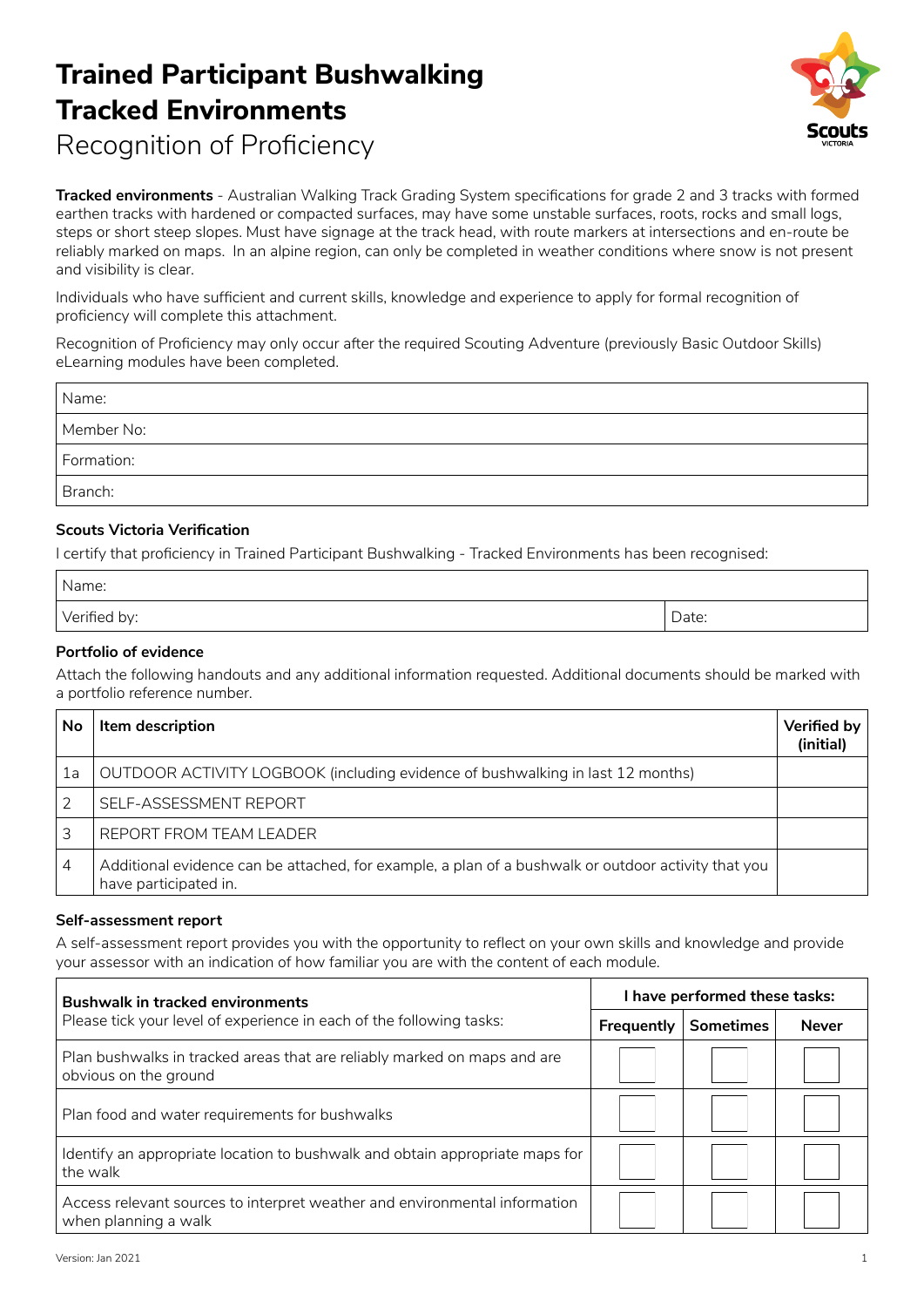## **Trained Participant Bushwalking Tracked Environments**



Recognition of Proficiency

| Assess capabilities of participants according to age and experience                                                                                                                                                       |  |  |
|---------------------------------------------------------------------------------------------------------------------------------------------------------------------------------------------------------------------------|--|--|
| Explain the objectives, possible risks, safety procedures, to the participants                                                                                                                                            |  |  |
| Identify potential hazards associated with the planned bushwalk                                                                                                                                                           |  |  |
| Select, fit and adjust bushwalking equipment to ensure comfort and safety                                                                                                                                                 |  |  |
| Ensure pack weight is appropriate to body weight and level of fitness                                                                                                                                                     |  |  |
| Select appropriate personal clothing and footwear for bushwalking                                                                                                                                                         |  |  |
| Monitor conditions and participant behavior during the walk                                                                                                                                                               |  |  |
| Supervise and instruct the participants in various roles to impart skills and<br>knowledge                                                                                                                                |  |  |
| Adopt appropriate posture when lifting and carrying backpack                                                                                                                                                              |  |  |
| Approach obstacles and hazards in a safe manner and minimize risks to self<br>and group when bushwalking                                                                                                                  |  |  |
| Apply ascending techniques and descending techniques on slopes                                                                                                                                                            |  |  |
| Evaluate relevant aspects of the bushwalk and identify improvements for<br>future walks                                                                                                                                   |  |  |
| Select, set up and operate a temporary or overnight site                                                                                                                                                                  |  |  |
| Use and maintain a temporary or overnight site while participating in outdoor<br>activities                                                                                                                               |  |  |
| Identify suitable temporary activity sites according to relevant legislation and<br>organisational policies and procedures                                                                                                |  |  |
| Consider how you communicate appropriately with people and organisations<br>to enable effective consultation in relation to any specific cultural<br>requirements for site access and protection                          |  |  |
| Make logistical arrangements to use a temporary site including planning to<br>minimize risk, selecting equipment and checking its serviceability, planning<br>food and water, and planning personal clothing and footwear |  |  |
| Arrange shelter at a temporary site according to the prevailing weather and<br>conditions, and ensure comfort and safety                                                                                                  |  |  |
| Plan goals and strategies to achieve minimal environmental impact for an<br>outdoor activity and develop sustainable solutions that meet the needs of all<br>stakeholders                                                 |  |  |
| Maintain a temporary site by avoiding hazards and minimising risk, applying<br>hygienic practices, applying appropriate sanitation practices, and leaving the<br>area clean and as it was found                           |  |  |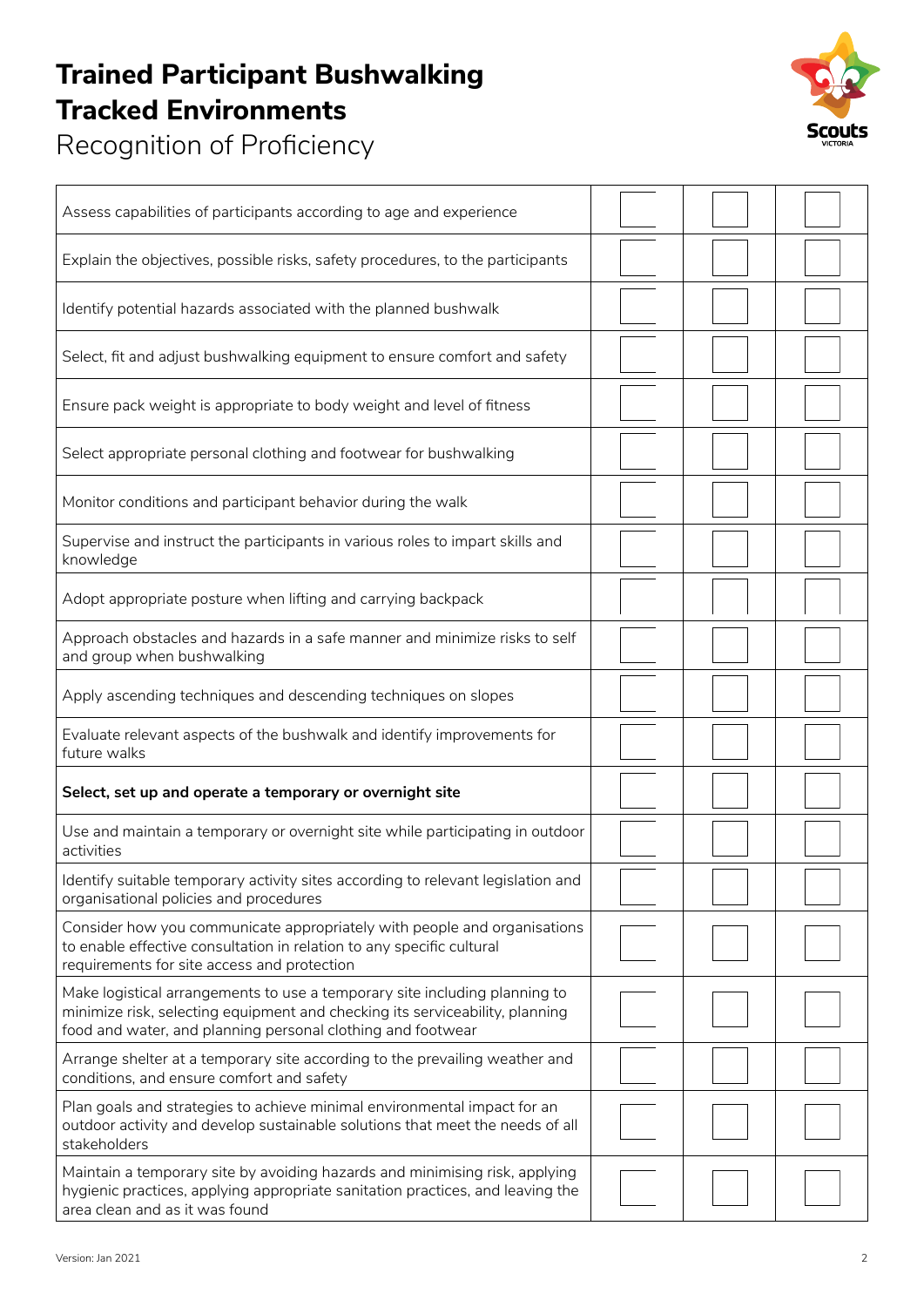## **Trained Participant Bushwalking Tracked Environments**



Recognition of Proficiency

| Navigate in tracked environments                                                                                                                                                                                            |  |  |
|-----------------------------------------------------------------------------------------------------------------------------------------------------------------------------------------------------------------------------|--|--|
| Apply relevant process to planning a route in tracked environments, including<br>map selection, identifying map symbols and information, calculating grid and<br>magnetic bearings, and sourcing other relevant information |  |  |
| Prepare a navigation plan for the trip and ensure at least one other party<br>member has a copy                                                                                                                             |  |  |
| Use a compass to maintain a designated course, including while bypassing<br>an obstacle                                                                                                                                     |  |  |
| Orient map to surroundings with and without the use of a compass                                                                                                                                                            |  |  |
| Follow a route in tracked environments, demonstrating use of navigation aids                                                                                                                                                |  |  |
| Apply techniques for estimating distance travelled                                                                                                                                                                          |  |  |

### **Team Leader Report**

Team Leader reports are completed by people who both know you and can support your claims, having seen you demonstrate proficiency. These are not references, but statements of information that are relevant to the module(s). The team leader will have witnessed specific activities undertaken that meet the criteria for proficiency.

| Applicant's name:                                                        |       |  |
|--------------------------------------------------------------------------|-------|--|
| Name of team leader:                                                     |       |  |
| Qualification(s) of team leader:                                         |       |  |
| Phone or email contact for team leader:                                  | Date: |  |
| Activity/Proficiency/Skills observed                                     |       |  |
| Demonstrated camping under canvas skills in a tracked environment        |       |  |
| Demonstrated simple navigation skills on a walk in a tracked environment |       |  |
| Used and maintained a temporary or overnight site                        |       |  |
| Operated communications systems and equipment                            |       |  |
| Planned and guided outdoor recreation activities                         |       |  |
| Planned and minimised environmental impact                               |       |  |
| Interpreted weather conditions in the field                              |       |  |
| Facilitated groups                                                       |       |  |
| Responded to emergency situations                                        |       |  |
| Followed WHS procedures                                                  |       |  |
| Undertook risk management analysis                                       |       |  |